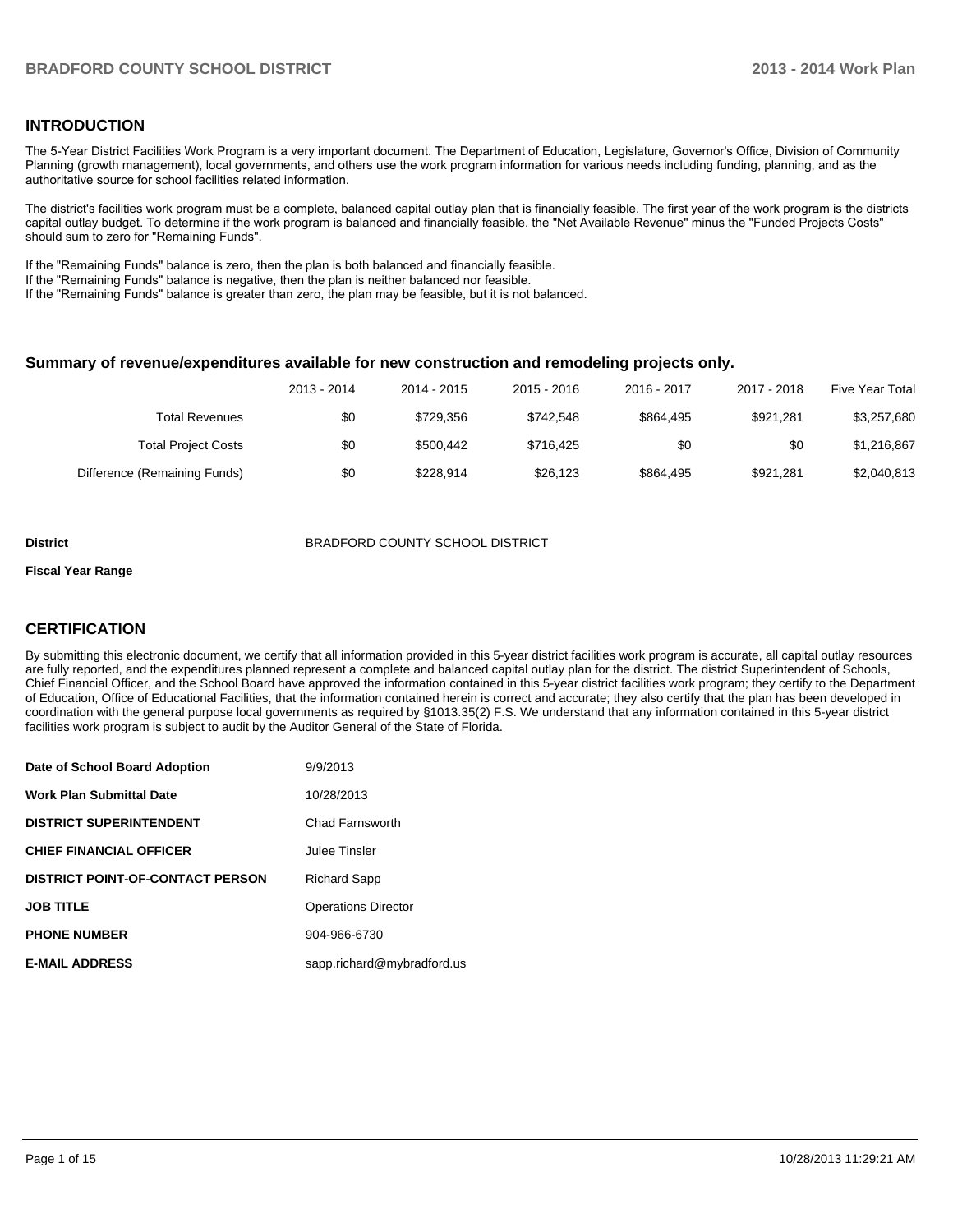# **Expenditures**

#### **Expenditure for Maintenance, Repair and Renovation from 1.50-Mills and PECO**

Annually, prior to the adoption of the district school budget, each school board must prepare a tentative district facilities work program that includes a schedule of major repair and renovation projects necessary to maintain the educational and ancillary facilities of the district.

| Item                             |                                               | 2013 - 2014<br><b>Actual Budget</b> | 2014 - 2015<br>Projected | $2015 - 2016$<br>Projected | 2016 - 2017<br>Projected | 2017 - 2018<br>Projected | <b>Total</b> |
|----------------------------------|-----------------------------------------------|-------------------------------------|--------------------------|----------------------------|--------------------------|--------------------------|--------------|
| <b>HVAC</b>                      |                                               | \$0                                 | \$0                      | \$0                        | \$0                      | \$0                      | \$0          |
|                                  | Locations: No Locations for this expenditure. |                                     |                          |                            |                          |                          |              |
| Flooring                         |                                               | \$0                                 | \$0                      | \$0                        | \$0                      | \$0                      | \$0          |
|                                  | Locations: No Locations for this expenditure. |                                     |                          |                            |                          |                          |              |
| Roofing                          |                                               | \$0                                 | \$0                      | \$0                        | \$0                      | \$0                      | \$0          |
|                                  | Locations: No Locations for this expenditure. |                                     |                          |                            |                          |                          |              |
| Safety to Life                   |                                               | \$0                                 | \$0                      | \$0                        | \$0                      | \$0                      | \$0          |
|                                  | Locations: No Locations for this expenditure. |                                     |                          |                            |                          |                          |              |
| Fencing                          |                                               | \$0                                 | \$0                      | \$0                        | \$0                      | \$0                      | \$0          |
|                                  | Locations: No Locations for this expenditure. |                                     |                          |                            |                          |                          |              |
| Parking                          |                                               | \$0                                 | \$0                      | \$0                        | \$0]                     | \$0                      | \$0          |
|                                  | Locations: No Locations for this expenditure. |                                     |                          |                            |                          |                          |              |
| Electrical                       |                                               | \$0                                 | \$0                      | \$0                        | \$0]                     | \$0                      | \$0          |
|                                  | Locations: No Locations for this expenditure. |                                     |                          |                            |                          |                          |              |
| Fire Alarm                       |                                               | \$0                                 | \$0                      | \$0                        | \$0                      | \$0                      | \$0          |
|                                  | Locations: No Locations for this expenditure. |                                     |                          |                            |                          |                          |              |
| Telephone/Intercom System        |                                               | \$0                                 | \$0                      | \$0                        | \$0                      | \$0                      | \$0          |
|                                  | Locations: No Locations for this expenditure. |                                     |                          |                            |                          |                          |              |
| <b>Closed Circuit Television</b> |                                               | \$0                                 | \$0                      | \$0                        | \$0]                     | \$0                      | \$0          |
|                                  | Locations: No Locations for this expenditure. |                                     |                          |                            |                          |                          |              |
| Paint                            |                                               | \$0                                 | \$0                      | \$0                        | \$0                      | \$0                      | \$0          |
|                                  | Locations: No Locations for this expenditure. |                                     |                          |                            |                          |                          |              |
| Maintenance/Repair               |                                               | \$0                                 | \$0                      | \$0                        | \$0                      | \$0                      | \$0          |
|                                  | Locations: No Locations for this expenditure. |                                     |                          |                            |                          |                          |              |
|                                  | <b>Sub Total:</b>                             | \$0                                 | \$0                      | \$0                        | \$O                      | \$0                      | \$0          |
|                                  |                                               |                                     |                          |                            |                          |                          |              |
| DECO Mointenance Evangeliuses    |                                               | $\sim$                              | $\sim$                   | اهه                        | ا مہ                     | $\sim$                   | $\mathbf{C}$ |

| I PECO M≏<br>Maintenance Expenditures<br>∟ບ∪ | ີ<br>υU      | $\sim$<br>w. | ሖጣ<br>- JU   | ^^<br>w | $\sim$<br>ັບປ | \$0 |
|----------------------------------------------|--------------|--------------|--------------|---------|---------------|-----|
| 1.50 Mill Sub Total: I                       | $\sim$<br>ΦU | ጦጣ<br>w      | ሖጣ<br>- JU - | ^^<br>w | $\sim$<br>υυ  | \$0 |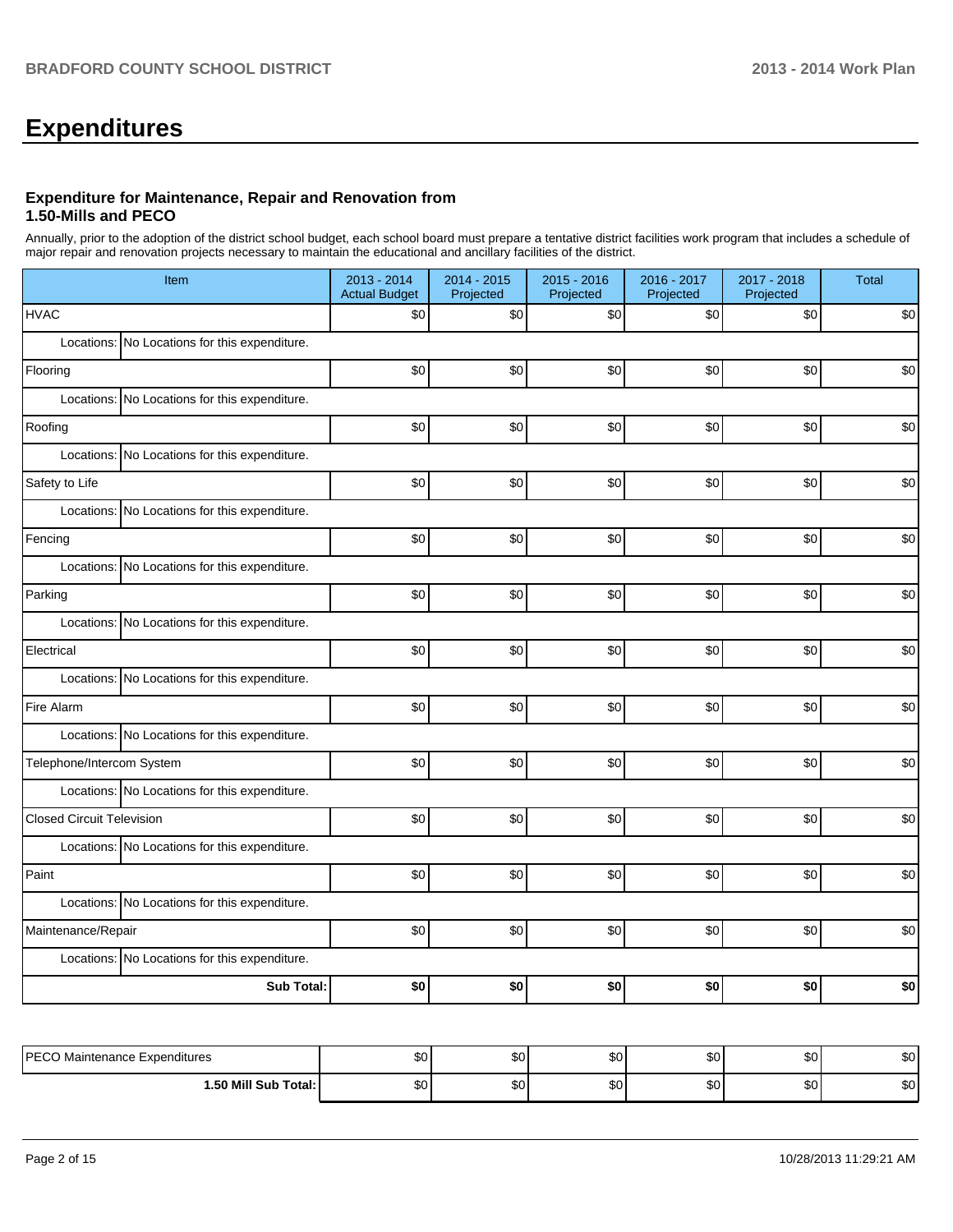No items have been specified.

| <b>Fotal:</b><br>. | \$0 | .so' | -SO ! | .so · | <b>SO</b> | æи |
|--------------------|-----|------|-------|-------|-----------|----|

## **Local 1.50 Mill Expenditure For Maintenance, Repair and Renovation**

Anticipated expenditures expected from local funding sources over the years covered by the current work plan.

| Item                                                         | 2013 - 2014<br><b>Actual Budget</b> | 2014 - 2015<br>Projected | $2015 - 2016$<br>Projected | 2016 - 2017<br>Projected | 2017 - 2018<br>Projected | <b>Total</b> |
|--------------------------------------------------------------|-------------------------------------|--------------------------|----------------------------|--------------------------|--------------------------|--------------|
| Remaining Maint and Repair from 1.5 Mills                    | \$0                                 | \$0                      | \$0                        | \$0                      | \$0                      | \$0          |
| Maintenance/Repair Salaries                                  | \$0                                 | \$0                      | \$0                        | \$0                      | \$0                      | \$0          |
| <b>School Bus Purchases</b>                                  | \$136,788                           | \$135,000                | \$140,000                  | \$140,000                | \$140,000                | \$691,788    |
| <b>Other Vehicle Purchases</b>                               | \$0                                 | \$0                      | \$0                        | \$0                      | \$0                      | \$0          |
| Capital Outlay Equipment                                     | \$0                                 | \$0                      | \$0                        | \$0                      | \$0                      | \$0          |
| Rent/Lease Payments                                          | \$0                                 | \$0                      | \$0                        | \$0                      | \$0                      | \$0          |
| <b>COP Debt Service</b>                                      | \$0                                 | \$0                      | \$0                        | \$0                      | \$0                      | \$0          |
| Rent/Lease Relocatables                                      | \$0                                 | \$0                      | \$0                        | \$0                      | \$0                      | \$0          |
| <b>Environmental Problems</b>                                | \$0                                 | \$0                      | \$0                        | \$0                      | \$0                      | \$0          |
| s.1011.14 Debt Service                                       | \$19,048                            | \$19,048                 | \$19,048                   | \$0                      | \$0                      | \$57,144     |
| <b>Special Facilities Construction Account</b>               | \$0                                 | \$0                      | \$0                        | \$0                      | \$0                      | \$0          |
| Premiums for Property Casualty Insurance - 1011.71<br>(4a,b) | \$213,690                           | \$215,000                | \$215,000                  | \$215,000                | \$215,000                | \$1,073,690  |
| Qualified School Construction Bonds (QSCB)                   | \$0                                 | \$0                      | \$0                        | \$0                      | \$0                      | \$0          |
| Qualified Zone Academy Bonds (QZAB)                          | \$0                                 | \$0                      | \$0                        | \$0                      | \$0                      | \$0          |
| <b>County Wide Security Cameras</b>                          | \$125,749                           | \$40,000                 | \$35,000                   | \$35,000                 | \$35,000                 | \$270,749    |
| County Wide Drainage                                         | \$20,000                            | \$30,000                 | \$30,000                   | \$30,000                 | \$30,000                 | \$140,000    |
| <b>County Wide Wireless Connect</b>                          | \$84,271                            | \$95,000                 | \$95,000                   | \$95,000                 | \$95,000                 | \$464,271    |
| County Wide Furniture, Fixture, Equipment                    | \$47,520                            | \$20,000                 | \$20,000                   | \$20,000                 | \$20,000                 | \$127,520    |
| County Wide Roofing                                          | \$463,050                           | \$200,000                | \$200,000                  | \$200,000                | \$200,000                | \$1,263,050  |
| County Wide Re-wiring                                        | \$153,958                           | \$200,000                | \$200,000                  | \$200,000                | \$200,000                | \$953,958    |
| <b>LCIF Instructional Technology</b>                         | \$56,493                            | \$150,000                | \$150,000                  | \$100,000                | \$100,000                | \$556,493    |
| Fire Alarm Replacement                                       | \$34,837                            | \$40,000                 | \$40,000                   | \$40,000                 | \$40,000                 | \$194,837    |
| CountyWide Telephone Upgrade                                 | \$141,560                           | \$200,000                | \$200,000                  | \$200,000                | \$200,000                | \$941,560    |
| <b>County Wide Electrical</b>                                | \$58,092                            | \$40,000                 | \$40,000                   | \$40,000                 | \$40,000                 | \$218,092    |
| County Wide Plumbing                                         | \$40,000                            | \$40,000                 | \$40,000                   | \$40,000                 | \$40,000                 | \$200,000    |
| County Wide Painting                                         | \$18,000                            | \$20,000                 | \$20,000                   | \$20,000                 | \$20,000                 | \$98,000     |
| County Wide HVAC replacement                                 | \$301,647                           | \$150,000                | \$160,000                  | \$150,000                | \$150,000                | \$911,647    |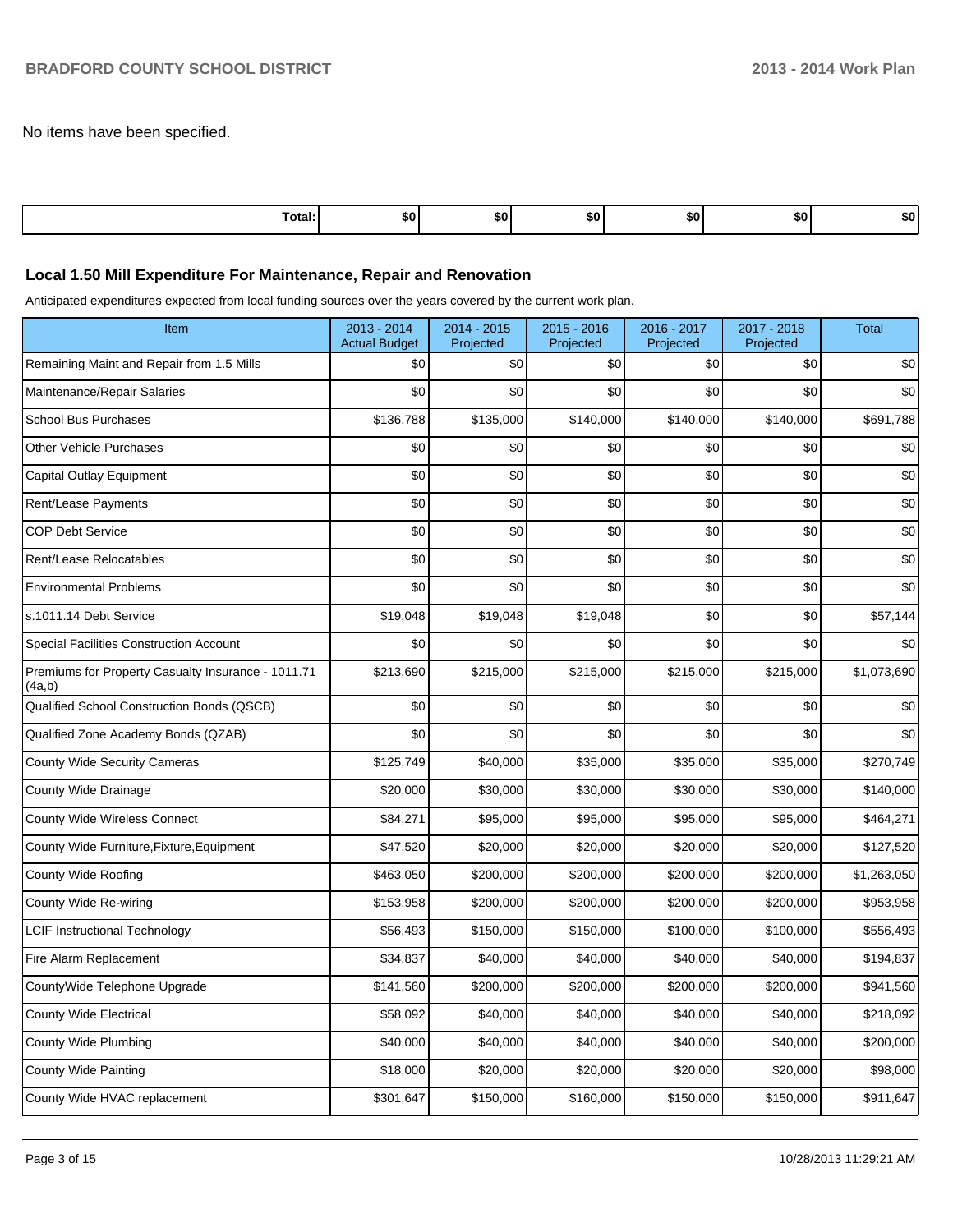## **BRADFORD COUNTY SCHOOL DISTRICT 2013 - 2013 - 2014 Work Plan**

| County Wide Paving                      | \$25,000    | \$15,000    | \$15,000    | \$15,000    | \$15,000    | \$85,000     |
|-----------------------------------------|-------------|-------------|-------------|-------------|-------------|--------------|
| County Wide Remodeling                  | \$97,706    | \$100,000   | \$100,000   | \$100,000   | \$100,000   | \$497,706    |
| <b>SSE Building Replacement Project</b> | \$521,596   | \$100,000   | \$100,000   | \$100,000   | \$100,000   | \$921,596    |
| CountyWide Fencing                      | \$20,000    | \$20,000    | \$20,000    | \$20,000    | \$20,000    | \$100,000    |
| Brooker Elementary/Septic Replacement   | \$25,000    | \$0         | \$0         | \$0         | \$0         | \$25,000     |
| <b>Enterprise Software</b>              | \$85,000    | \$0         | \$0         | \$0         | \$0         | \$85,000     |
| Instructional Materials Hardware        | \$183,058   | \$0         | \$0         | \$0         | \$0         | \$183,058    |
| Local Expenditure Totals:               | \$2,872,063 | \$1,829,048 | \$1,839,048 | \$1,760,000 | \$1,760,000 | \$10,060,159 |

## **Revenue**

## **1.50 Mill Revenue Source**

Schedule of Estimated Capital Outlay Revenue from each currently approved source which is estimated to be available for expenditures on the projects included in the tentative district facilities work program. All amounts are NET after considering carryover balances, interest earned, new COP's, 1011.14 and 1011.15 loans, etc. Districts cannot use 1.5-Mill funds for salaries except for those explicitly associated with maintenance/repair projects. (1011.71 (5), F.S.)

| Item                                                                              | Fund | $2013 - 2014$<br><b>Actual Value</b> | $2014 - 2015$<br>Projected | $2015 - 2016$<br>Projected | 2016 - 2017<br>Projected | 2017 - 2018<br>Projected | Total           |
|-----------------------------------------------------------------------------------|------|--------------------------------------|----------------------------|----------------------------|--------------------------|--------------------------|-----------------|
| (1) Non-exempt property<br>lassessed valuation                                    |      | \$893,874,787                        | \$928,645,606              | \$944,751,386              | \$974,542,173            | \$1,013,977,017          | \$4,755,790,969 |
| $(2)$ The Millege projected for<br>discretionary capital outlay per<br>ls.1011.71 |      | 1.50                                 | 1.50                       | 1.50                       | 1.50                     | 1.50                     |                 |
| (3) Full value of the 1.50-Mill<br>discretionary capital outlay per<br>Is.1011.71 |      | \$1,501,710                          | \$1,560,125                | \$1,587,182                | \$1,637,231              | \$1,703,481              | \$7,989,729     |
| $(4)$ Value of the portion of the 1.50<br>-Mill ACTUALLY levied                   | 370  | \$1,287,180                          | \$1,337,250                | \$1,360,442                | \$1,403,341              | \$1,460,127              | \$6,848,340     |
| $(5)$ Difference of lines $(3)$ and $(4)$                                         |      | \$214,530                            | \$222,875                  | \$226,740                  | \$233,890                | \$243,354                | \$1,141,389     |

## **PECO Revenue Source**

The figure in the row designated "PECO Maintenance" will be subtracted from funds available for new construction because PECO maintenance dollars cannot be used for new construction.

| Item                                  | Fund | $2013 - 2014$<br><b>Actual Budget</b> | $2014 - 2015$<br>Projected | $2015 - 2016$<br>Projected | 2016 - 2017<br>Projected | 2017 - 2018<br>Projected | Total |
|---------------------------------------|------|---------------------------------------|----------------------------|----------------------------|--------------------------|--------------------------|-------|
| <b>IPECO New Construction</b>         | 340  | \$0                                   | \$0                        | \$0                        | \$0 <sub>1</sub>         | \$0                      | \$0   |
| <b>IPECO Maintenance Expenditures</b> |      | \$0                                   | \$0                        | \$0                        | \$0 <sub>1</sub>         | \$0 I                    | \$0   |
|                                       |      | \$0                                   | \$0                        | \$0                        | \$0                      | \$O                      | \$0   |

## **CO & DS Revenue Source**

Revenue from Capital Outlay and Debt Service funds.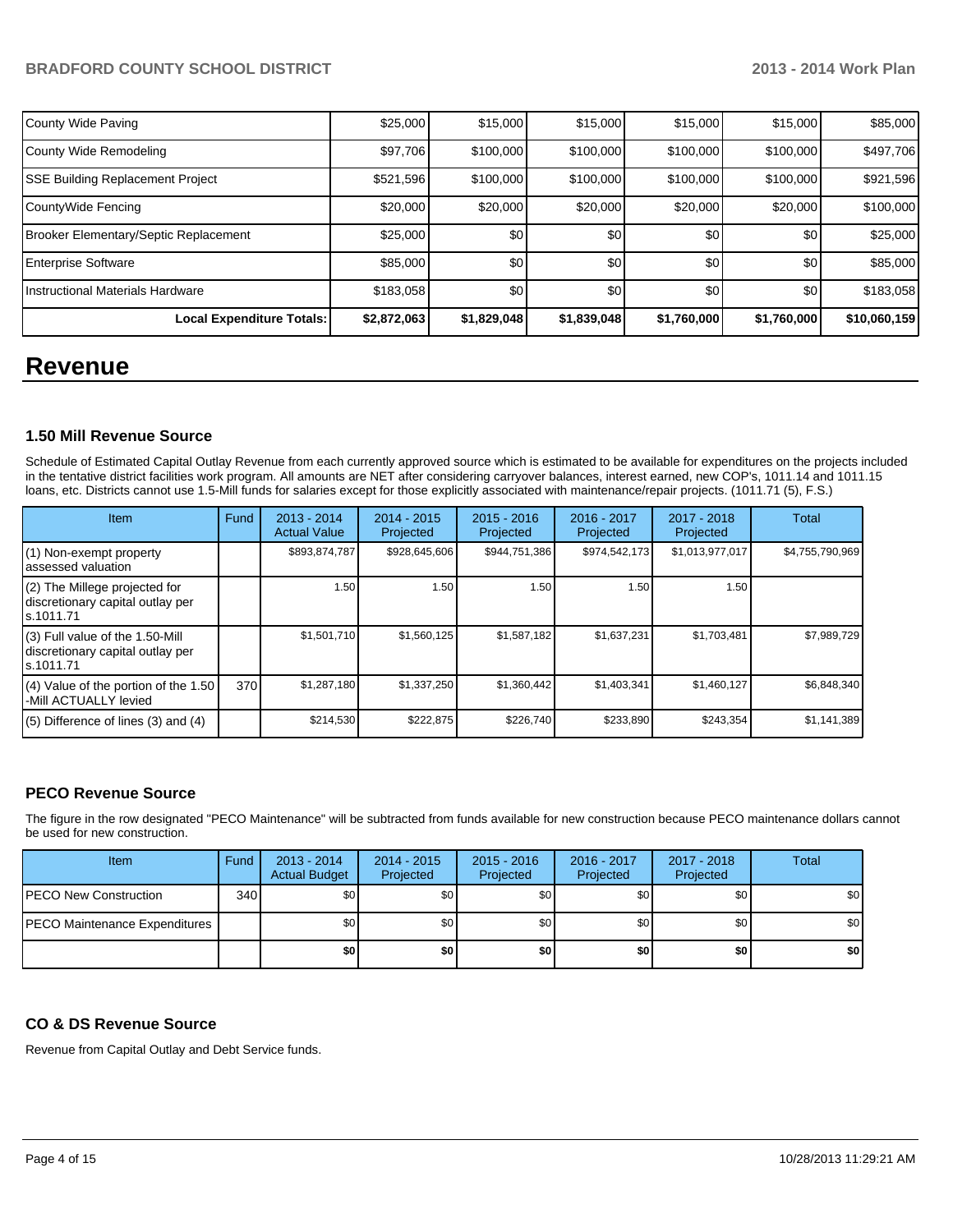| Item                                            | Fund | $2013 - 2014$<br><b>Actual Budget</b> | $2014 - 2015$<br>Projected | $2015 - 2016$<br>Projected | $2016 - 2017$<br>Projected | $2017 - 2018$<br>Projected | Total     |
|-------------------------------------------------|------|---------------------------------------|----------------------------|----------------------------|----------------------------|----------------------------|-----------|
| CO & DS Cash Flow-through<br><b>Distributed</b> | 360  | \$19.914                              | \$19.914                   | \$19.914                   | \$19.914                   | \$19.914                   | \$99,570  |
| CO & DS Interest on<br>Undistributed CO         | 360  | \$1,240                               | \$1,240                    | \$1,240                    | \$1,240                    | \$1,240                    | \$6,200   |
|                                                 |      | \$21,154                              | \$21,154                   | \$21,154                   | \$21,154                   | \$21,154                   | \$105,770 |

### **Fair Share Revenue Source**

Nothing reported for this section. All legally binding commitments for proportionate fair-share mitigation for impacts on public school facilities must be included in the 5-year district work program.

## **Sales Surtax Referendum**

Specific information about any referendum for a 1-cent or ½-cent surtax referendum during the previous year.

No **Did the school district hold a surtax referendum during the past fiscal year 2012 - 2013?**

## **Additional Revenue Source**

Any additional revenue sources

| Item                                                                                                   | $2013 - 2014$<br><b>Actual Value</b> | $2014 - 2015$<br>Projected | $2015 - 2016$<br>Projected | 2016 - 2017<br>Projected | $2017 - 2018$<br>Projected | Total |
|--------------------------------------------------------------------------------------------------------|--------------------------------------|----------------------------|----------------------------|--------------------------|----------------------------|-------|
| Proceeds from a s.1011.14/15 F.S. Loans                                                                | \$0 <sub>1</sub>                     | \$0                        | \$0                        | \$0                      | \$0                        | \$0   |
| District Bonds - Voted local bond<br>referendum proceeds per s.9, Art VII<br><b>State Constitution</b> | \$0                                  | \$0                        | \$0                        | \$0                      | \$0                        | \$0   |
| Proceeds from Special Act Bonds                                                                        | \$0                                  | \$0                        | \$0                        | \$0                      | \$0                        | \$0   |
| Estimated Revenue from CO & DS Bond<br>Sale                                                            | \$0                                  | \$0                        | \$0                        | \$0                      | \$0                        | \$0   |
| <b>Proceeds from Voted Capital</b><br>Improvements millage                                             | \$0                                  | \$0                        | \$0                        | \$0                      | \$0                        | \$0   |
| Other Revenue for Other Capital Projects                                                               | \$0                                  | \$0                        | \$0                        | \$0                      | \$0                        | \$0   |
| Proceeds from 1/2 cent sales surtax<br>authorized by school board                                      | \$0                                  | \$0                        | \$0                        | \$0                      | \$0                        | \$0   |
| Proceeds from local governmental<br>infrastructure sales surtax                                        | \$0                                  | \$0                        | \$0                        | \$0                      | \$0                        | \$0   |
| Proceeds from Certificates of<br>Participation (COP's) Sale                                            | \$0                                  | \$0                        | \$0                        | \$0                      | \$0                        | \$0   |
| Classrooms First Bond proceeds amount<br>authorized in FY 1997-98                                      | \$0                                  | \$0                        | \$0                        | \$0                      | \$0                        | \$0   |
| Classrooms for Kids                                                                                    | \$0                                  | \$0                        | \$0                        | \$0                      | \$0                        | \$0   |
| <b>District Equity Recognition</b>                                                                     | \$0                                  | \$0                        | \$0                        | \$0                      | \$0                        | \$0   |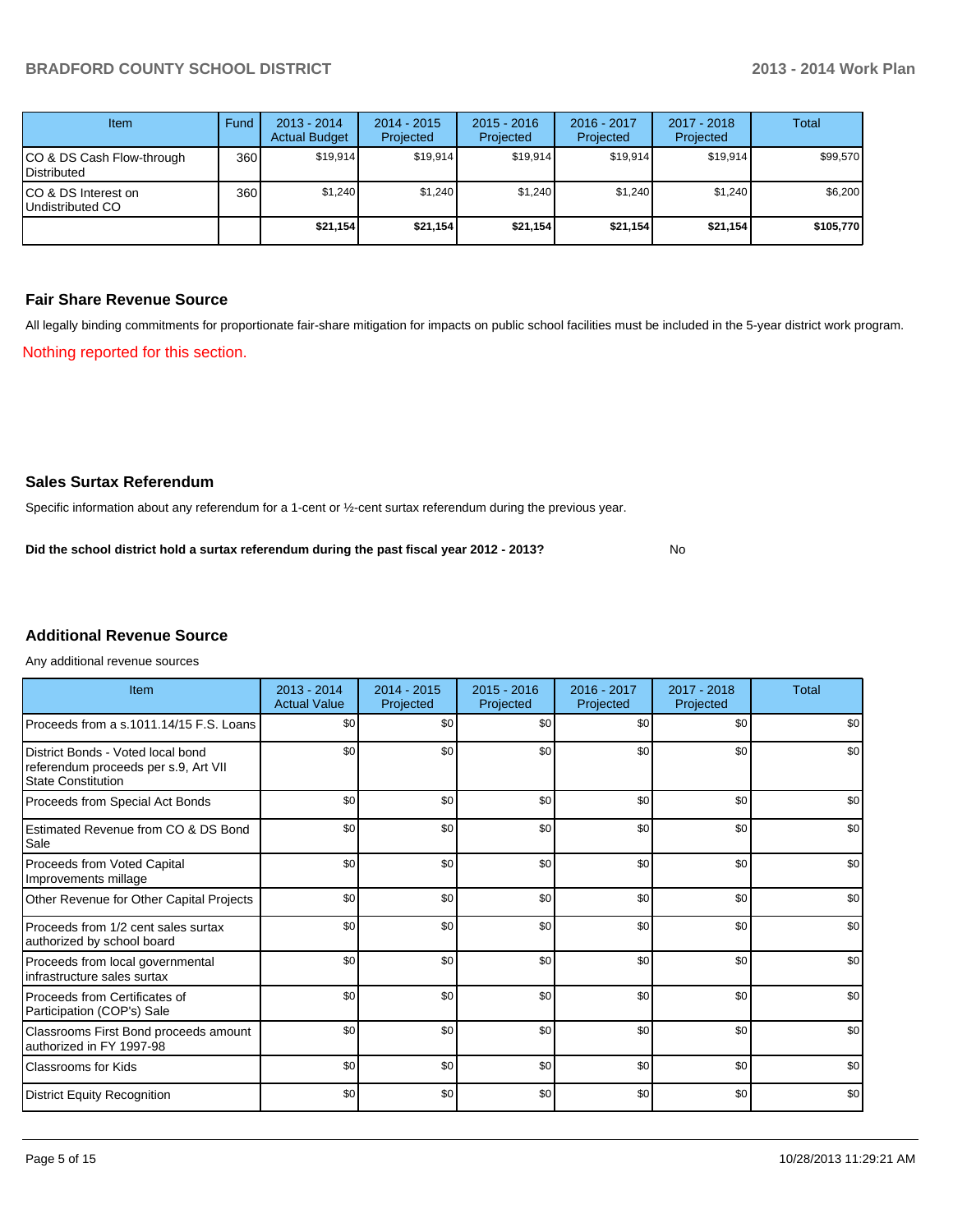## **BRADFORD COUNTY SCHOOL DISTRICT 2013 - 2014 Work Plan**

| <b>Federal Grants</b>                                                                                                     | \$0         | \$0         | \$0         | \$0         | \$0         | \$0         |
|---------------------------------------------------------------------------------------------------------------------------|-------------|-------------|-------------|-------------|-------------|-------------|
| Proportionate share mitigation (actual<br>cash revenue only, not in kind donations)                                       | \$0         | \$0         | \$0         | \$0         | \$0         | \$0         |
| Impact fees received                                                                                                      | \$0         | \$0         | \$0         | \$0         | \$0         | \$0         |
| Private donations                                                                                                         | \$0         | \$0         | \$0         | \$0         | \$0         | \$0         |
| Grants from local governments or not-for-<br>profit organizations                                                         | \$0         | \$0         | \$0         | \$0         | \$0         | \$0         |
| Interest, Including Profit On Investment                                                                                  | \$0         | \$0         | \$0         | \$0         | \$0         | \$0         |
| Revenue from Bonds pledging proceeds<br>from 1 cent or 1/2 cent Sales Surtax                                              | \$0         | \$0         | \$0         | \$0         | \$0         | \$0         |
| <b>Total Fund Balance Carried Forward</b>                                                                                 | \$1,563,729 | \$1,200,000 | \$1,200,000 | \$1,200,000 | \$1,200,000 | \$6,363,729 |
| General Capital Outlay Obligated Fund<br><b>Balance Carried Forward From Total</b><br><b>Fund Balance Carried Forward</b> | \$0         | \$0         | \$0         | \$0         | \$0         | \$0         |
| Special Facilities Construction Account                                                                                   | \$0         | \$0         | \$0         | \$0         | \$0         | \$0         |
| One Cent - 1/2 Cent Sales Surtax Debt<br>Service From Total Fund Balance Carried<br>Forward                               | \$0         | \$0         | \$0         | \$0         | \$0         | \$0         |
| Capital Outlay Projects Funds Balance<br>Carried Forward From Total Fund<br><b>Balance Carried Forward</b>                | \$0         | \$0         | \$0         | \$0         | \$0         | \$0         |
| <b>Subtotal</b>                                                                                                           | \$1,563,729 | \$1,200,000 | \$1,200,000 | \$1,200,000 | \$1,200,000 | \$6,363,729 |

## **Total Revenue Summary**

| <b>Item Name</b>                                           | $2013 - 2014$<br><b>Budget</b> | $2014 - 2015$<br>Projected | $2015 - 2016$<br>Projected | 2016 - 2017<br>Projected | 2017 - 2018<br>Projected | <b>Five Year Total</b> |
|------------------------------------------------------------|--------------------------------|----------------------------|----------------------------|--------------------------|--------------------------|------------------------|
| Local 1.5 Mill Discretionary Capital Outlay<br>l Revenue   | \$1,287,180                    | \$1,337,250                | \$1,360,442                | \$1,403,341              | \$1,460,127              | \$6,848,340            |
| PECO and 1.5 Mill Maint and Other 1.5<br>Mill Expenditures | (\$2,872,063)                  | (\$1,829,048)              | (S1, 839, 048)             | (\$1,760,000)            | (\$1,760,000)            | (\$10,060,159)         |
| IPECO Maintenance Revenue                                  | \$0                            | \$0                        | \$0                        | \$0                      | \$0                      | \$0                    |
| <b>Available 1.50 Mill for New</b><br><b>Construction</b>  | (\$1,584,883)                  | ( \$491,798]               | ( \$478,606)               | $($ \$356,659)           | $($ \$299,873)           | (\$3,211,819)          |

| <b>Item Name</b>                 | 2013 - 2014<br><b>Budget</b> | $2014 - 2015$<br>Projected | $2015 - 2016$<br>Projected | $2016 - 2017$<br>Projected | $2017 - 2018$<br>Projected | <b>Five Year Total</b> |
|----------------------------------|------------------------------|----------------------------|----------------------------|----------------------------|----------------------------|------------------------|
| ICO & DS Revenue                 | \$21,154                     | \$21,154                   | \$21,154                   | \$21,154                   | \$21,154                   | \$105,770              |
| IPECO New Construction Revenue   | \$0                          | \$0                        | \$0                        | \$0                        | \$0                        | \$0 <sub>1</sub>       |
| Other/Additional Revenue         | \$1,563,729                  | \$1,200,000                | \$1,200,000                | \$1,200,000                | \$1,200,000                | \$6,363,729            |
| <b>Total Additional Revenuel</b> | \$1,584,883                  | \$1,221,154                | \$1,221,154                | \$1,221,154                | \$1,221,154                | \$6,469,499            |
| <b>Total Available Revenue</b>   | \$0                          | \$729.356                  | \$742.548                  | \$864,495                  | \$921.281                  | \$3,257,680            |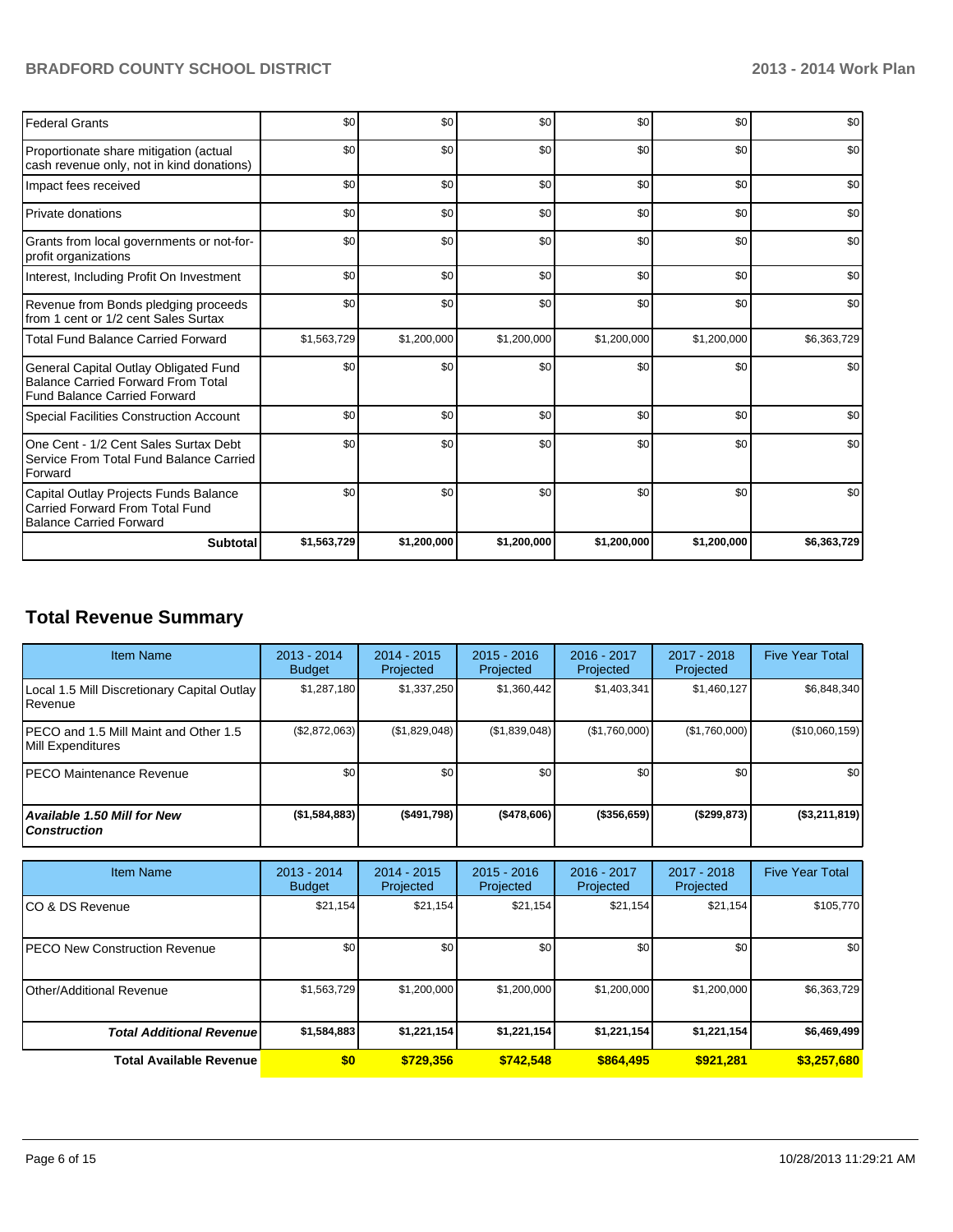# **Project Schedules**

## **Capacity Project Schedules**

A schedule of capital outlay projects necessary to ensure the availability of satisfactory classrooms for the projected student enrollment in K-12 programs.

| <b>Project Description</b>      | Location                              |                      | 2013 - 2014 | $2014 - 2015$ | $2015 - 2016$ | 2016 - 2017      | $2017 - 2018$ | Total           | Funded |
|---------------------------------|---------------------------------------|----------------------|-------------|---------------|---------------|------------------|---------------|-----------------|--------|
| <b>Building</b><br>Replacements | <b>SOUTHSIDE</b><br><b>ELEMENTARY</b> | Planned<br>Cost:     | \$0         | \$500,442]    | \$716,425     | \$0 <sub>l</sub> | \$0           | \$1,216,867 Yes |        |
|                                 | <b>Student Stations:</b>              |                      | (1)         | 92            | 134           |                  |               | 226             |        |
|                                 | Total Classrooms:                     |                      | 01          |               | 6             |                  |               | 10              |        |
|                                 | Gross Sq Ft:                          |                      | $\Omega$    | 3,840         | 5,760         |                  |               | 9,600           |        |
|                                 |                                       | <b>Planned Cost:</b> | \$0         | \$500,442     | \$716,425     | \$0              | \$0           | \$1,216,867     |        |
|                                 |                                       |                      |             |               |               |                  |               |                 |        |

|                          | .     | - -   |   | $\sim$ $\sim$ $\sim$ |
|--------------------------|-------|-------|---|----------------------|
| <b>Student Stations:</b> | 92    | 134   | υ | 226                  |
| <b>Total Classrooms:</b> |       |       | υ | 10                   |
| Gross Sq Ft:             | 3,840 | 5,760 | υ | 9,600                |

## **Other Project Schedules**

Major renovations, remodeling, and additions of capital outlay projects that do not add capacity to schools.

Nothing reported for this section.

## **Additional Project Schedules**

Any projects that are not identified in the last approved educational plant survey.

Nothing reported for this section.

## **Non Funded Growth Management Project Schedules**

Schedule indicating which projects, due to planned development, that CANNOT be funded from current revenues projected over the next five years.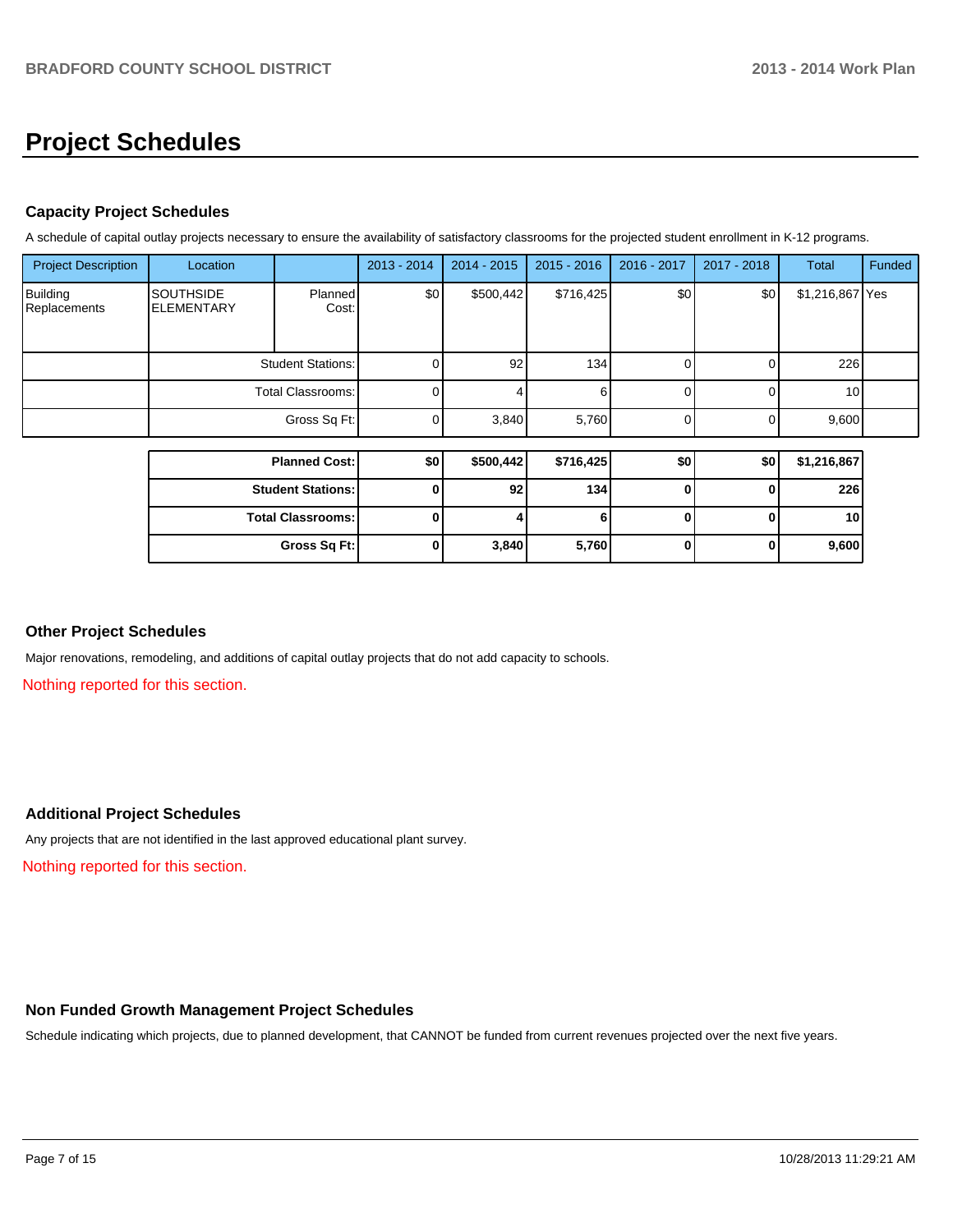Nothing reported for this section.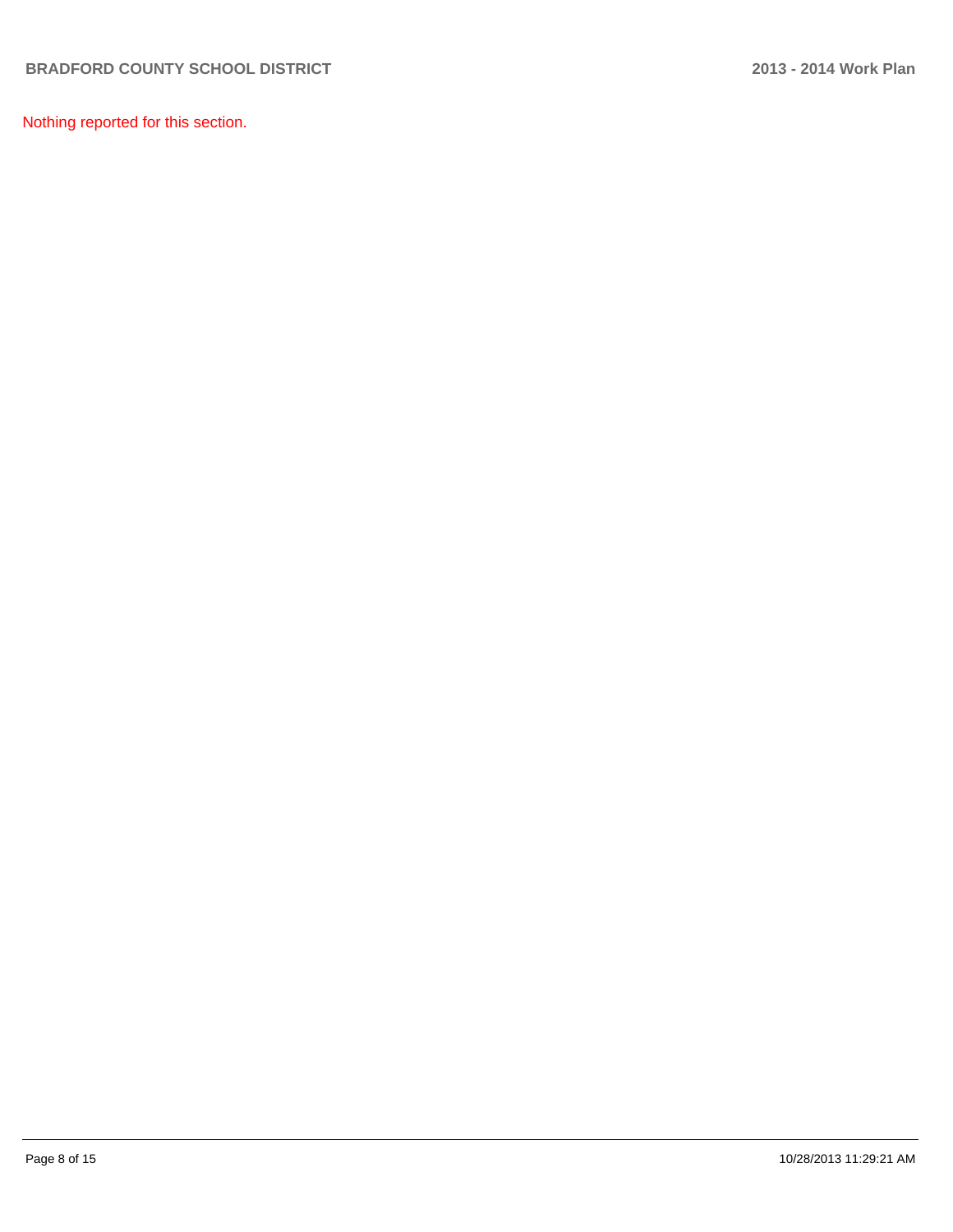# **Tracking**

## **Capacity Tracking**

| Location                                                    | $2013 -$<br>2014 Satis<br>Stu. Sta. | Actual<br>$2013 -$<br><b>2014 FISH</b><br>Capacity | Actual<br>$2012 -$<br>2013<br><b>COFTE</b> | # Class<br><b>Rooms</b> | Actual<br>Average<br>$2013 -$<br>2014 Class<br><b>Size</b> | Actual<br>$2013 -$<br>2014<br><b>Utilization</b> | <b>New</b><br>Stu.<br>Capacity | <b>New</b><br>Rooms to<br>be<br>Added/Re<br>moved | Projected<br>$2017 -$<br>2018<br><b>COFTE</b> | Projected<br>$2017 -$<br>2018<br><b>Utilization</b> | Projected<br>$2017 -$<br>2018 Class<br><b>Size</b> |
|-------------------------------------------------------------|-------------------------------------|----------------------------------------------------|--------------------------------------------|-------------------------|------------------------------------------------------------|--------------------------------------------------|--------------------------------|---------------------------------------------------|-----------------------------------------------|-----------------------------------------------------|----------------------------------------------------|
| <b>IBRADFORD SENIOR</b><br>IHIGH                            | 1,078                               | 916                                                | 655                                        | 43                      | 15                                                         | 72.00 %                                          | $\Omega$                       | $\Omega$                                          | 621                                           | 68.00 %                                             | 14                                                 |
| ISOUTHSIDE<br><b>ELEMENTARY</b>                             | 795                                 | 795                                                | 543                                        | 41                      | 13 <sup>1</sup>                                            | 68.00 %                                          | $\Omega$                       | $\Omega$                                          | 442                                           | 56.00 %                                             | 11                                                 |
| lr J E CENTER                                               | 0                                   | $\Omega$                                           | <sup>0</sup>                               | $\Omega$                | $\Omega$                                                   | 0.00 %                                           | 0                              | $\Omega$                                          | $\Omega$                                      | 0.00%                                               | $\mathbf 0$                                        |
| ILAWTEY COMMUNITY<br>ISCHOOL                                | 522                                 | 522                                                | 208                                        | 27                      | 8 <sup>1</sup>                                             | 40.00 %                                          | $\Omega$                       | $\Omega$                                          | 206                                           | 39.00 %                                             | 8                                                  |
| <b>BROOKER</b><br><b>IELEMENTARY</b>                        | 170                                 | 170                                                | 137                                        | 9                       | 15                                                         | 81.00 %                                          | $\Omega$                       | $\Omega$                                          | 132                                           | 78.00 %                                             | 15                                                 |
| <b>IBRADFORD-UNION</b><br>IVOCATIONAL-<br>ITECHNICAL SCHOOL | 416                                 | 499                                                | 130                                        | 24                      | 5 <sup>1</sup>                                             | 26.00 %                                          | $\Omega$                       | $\Omega$                                          | 107                                           | 21.00%                                              | 4                                                  |
| <b>IBRADFORD MIDDLE</b>                                     | 988                                 | 889                                                | 693                                        | 42                      | 17                                                         | 78.00 %                                          | $\Omega$                       | $\Omega$                                          | 664                                           | 75.00 %                                             | 16                                                 |
| <b>HAMPTON</b><br><b>ELEMENTARY</b>                         | 232                                 | 232                                                | 133                                        | 12                      | 11                                                         | 57.00 %                                          | $\Omega$                       | $\Omega$                                          | 129                                           | 56.00 %                                             | 11                                                 |
| ISTARKE ELEMENTARY                                          | 690                                 | 690                                                | 490                                        | 38                      | 13                                                         | 71.00 %                                          | $\Omega$                       | $\Omega$                                          | 489                                           | 71.00 %                                             | 13                                                 |
| <b>IRAINBOW CENTER</b>                                      | 108                                 | 108                                                | 12                                         | 6                       | 2                                                          | 11.00 %                                          | $\Omega$                       | $\Omega$                                          | 9                                             | 8.00%                                               | $\overline{2}$                                     |
|                                                             | 4,999                               | 4,821                                              | 3,000                                      | 242                     | 12                                                         | 62.23 %                                          | 0                              | 0                                                 | 2,799                                         | 58.06%                                              | 12                                                 |

The COFTE Projected Total (2,799) for 2017 - 2018 must match the Official Forecasted COFTE Total (2,799 ) for 2017 - 2018 before this section can be completed. In the event that the COFTE Projected Total does not match the Official forecasted COFTE, then the Balanced Projected COFTE Table should be used to balance COFTE.

| Projected COFTE for 2017 - 2018 |       |  |  |  |  |  |
|---------------------------------|-------|--|--|--|--|--|
| Elementary (PK-3)               | 968   |  |  |  |  |  |
| Middle $(4-8)$                  | 1,166 |  |  |  |  |  |
| High (9-12)                     | 665   |  |  |  |  |  |
|                                 | 2,799 |  |  |  |  |  |

| <b>Grade Level Type</b> | <b>Balanced Projected</b><br>COFTE for 2017 - 2018 |
|-------------------------|----------------------------------------------------|
| Elementary (PK-3)       |                                                    |
| Middle $(4-8)$          |                                                    |
| High (9-12)             |                                                    |
|                         | 2,799                                              |

## **Relocatable Replacement**

Number of relocatable classrooms clearly identified and scheduled for replacement in the school board adopted financially feasible 5-year district work program.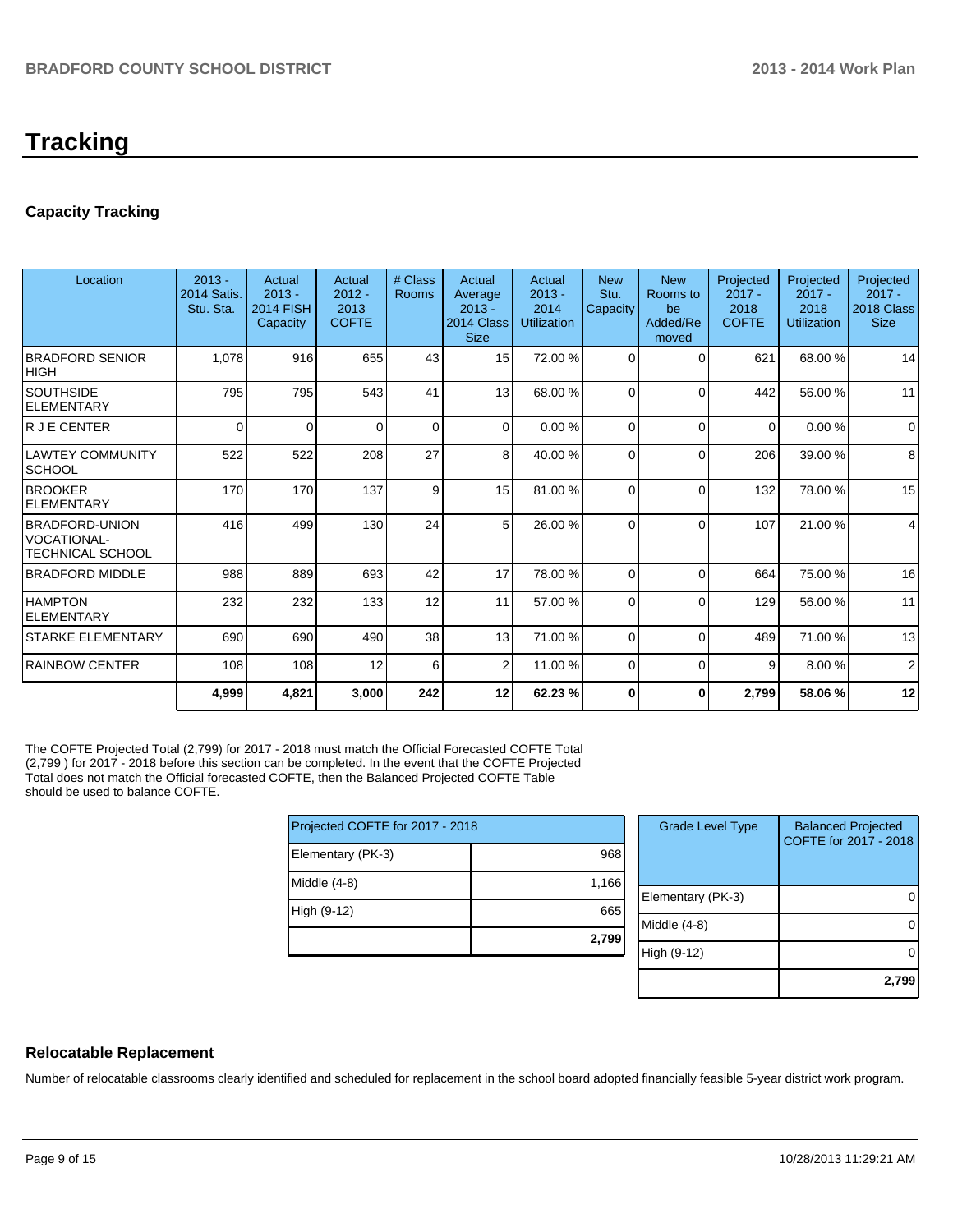## **BRADFORD COUNTY SCHOOL DISTRICT 2013 - 2014 Work Plan**

| Location                                   | $2013 - 2014$ | 2014 - 2015 | 2015 - 2016     | $2016 - 2017$ | 2017 - 2018 | Year 5 Total |
|--------------------------------------------|---------------|-------------|-----------------|---------------|-------------|--------------|
| <b>STARKE ELEMENTARY</b>                   |               |             | 72              |               | 72          | 216          |
| BRADFORD MIDDLE                            |               |             | 44              | 44            | 44          | 132          |
| BRADFORD-UNION VOCATIONAL-TECHNICAL SCHOOL |               |             | 14 <sub>1</sub> |               | 14.         | 42           |
| <b>BROOKER ELEMENTARY</b>                  |               |             | 36              | 36            | 36          | 108          |
| <b>Total Relocatable Replacements:</b>     |               |             | 166             | 166           | 166         | 498          |

#### **Charter Schools Tracking**

Information regarding the use of charter schools.

Nothing reported for this section.

#### **Special Purpose Classrooms Tracking**

The number of classrooms that will be used for certain special purposes in the current year, by facility and type of classroom, that the district will, 1), not use for educational purposes, and 2), the co-teaching classrooms that are not open plan classrooms and will be used for educational purposes.

| School                                 | <b>School Type</b> | # of Elementary<br>K-3 Classrooms   | # of Middle 4-8<br><b>Classrooms</b> | # of High $9-12$<br><b>Classrooms</b> | # of $ESE$<br><b>Classrooms</b> | # of Combo<br><b>Classrooms</b> | Total<br>Classrooms |
|----------------------------------------|--------------------|-------------------------------------|--------------------------------------|---------------------------------------|---------------------------------|---------------------------------|---------------------|
| <b>Total Educational Classrooms: I</b> |                    |                                     |                                      |                                       |                                 |                                 | 0                   |
| School                                 | <b>School Type</b> | # of Elementary<br>K-3 Classrooms I | # of Middle 4-8<br>Classrooms        | # of High $9-12$<br>Classrooms        | # of $ESE$<br><b>Classrooms</b> | # of Combo<br><b>Classrooms</b> | Total<br>Classrooms |
| <b>Total Co-Teaching Classrooms:</b>   |                    |                                     |                                      |                                       |                                 |                                 | 0                   |

#### **Infrastructure Tracking**

**Necessary offsite infrastructure requirements resulting from expansions or new schools. This section should include infrastructure information related to capacity project schedules and other project schedules (Section 4).**

Not Specified

**Proposed location of planned facilities, whether those locations are consistent with the comprehensive plans of all affected local governments, and recommendations for infrastructure and other improvements to land adjacent to existing facilities. Provisions of 1013.33(12), (13) and (14) and 1013.36 must be addressed for new facilities planned within the 1st three years of the plan (Section 5).**

Not Specified

**Consistent with Comp Plan?** No

#### **Net New Classrooms**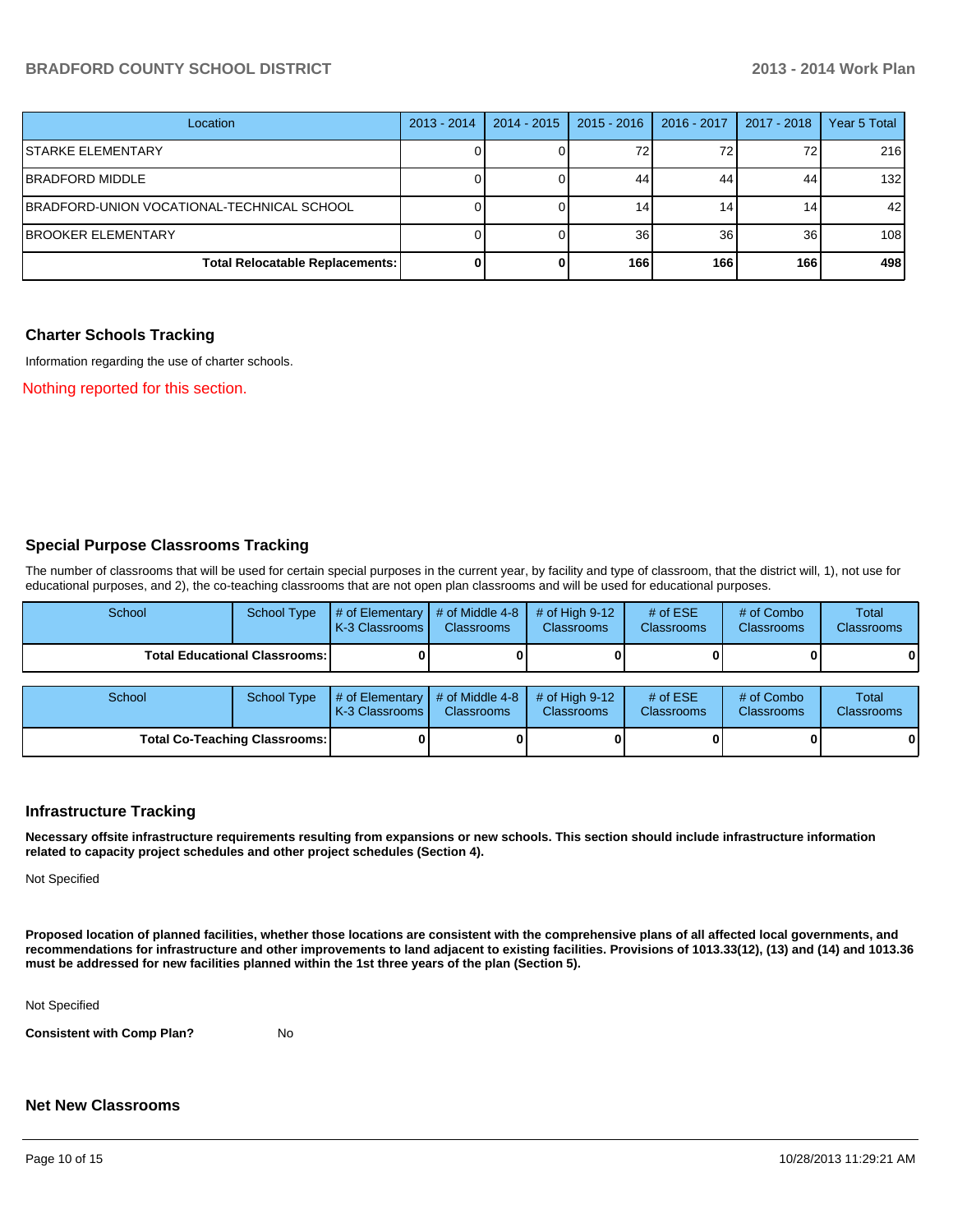The number of classrooms, by grade level and type of construction, that were added during the last fiscal year.

| List the net new classrooms added in the 2012 - 2013 fiscal year.                                                                                       | List the net new classrooms to be added in the 2013 - 2014 fiscal<br>year. |                                   |                                 |                        |                              |                            |                                |                        |
|---------------------------------------------------------------------------------------------------------------------------------------------------------|----------------------------------------------------------------------------|-----------------------------------|---------------------------------|------------------------|------------------------------|----------------------------|--------------------------------|------------------------|
| "Classrooms" is defined as capacity carrying classrooms that are added to increase<br>capacity to enable the district to meet the Class Size Amendment. | Totals for fiscal year 2013 - 2014 should match totals in Section 15A.     |                                   |                                 |                        |                              |                            |                                |                        |
| Location                                                                                                                                                | $2012 - 2013 \#$<br>Permanent                                              | $2012 - 2013$ #<br><b>Modular</b> | $2012 - 2013 \#$<br>Relocatable | $2012 - 2013$<br>Total | $2013 - 2014$ #<br>Permanent | $2013 - 2014$ #<br>Modular | $2013 - 2014$ #<br>Relocatable | $2013 - 2014$<br>Total |
| Elementary (PK-3)                                                                                                                                       |                                                                            |                                   |                                 |                        |                              |                            |                                | 0                      |
| Middle (4-8)                                                                                                                                            |                                                                            |                                   |                                 |                        |                              |                            |                                | 0                      |
| High (9-12)                                                                                                                                             |                                                                            |                                   |                                 |                        |                              |                            |                                | 0                      |
|                                                                                                                                                         |                                                                            |                                   |                                 |                        |                              |                            |                                | 0                      |

#### **Relocatable Student Stations**

Number of students that will be educated in relocatable units, by school, in the current year, and the projected number of students for each of the years in the workplan.

| <b>Site</b>                                          | $2013 - 2014$ | $2014 - 2015$ | $2015 - 2016$ | 2016 - 2017 | 2017 - 2018 | 5 Year Average |
|------------------------------------------------------|---------------|---------------|---------------|-------------|-------------|----------------|
| <b>IRAINBOW CENTER</b>                               |               |               |               | 0           |             | 0              |
| BRADFORD SENIOR HIGH                                 |               |               |               | ∩           |             | 0              |
| <b>SOUTHSIDE ELEMENTARY</b>                          | ſ             |               | U             | $\Omega$    | $\Omega$    | $\overline{0}$ |
| R J E CENTER                                         |               |               | o             | $\Omega$    | 0           | $\Omega$       |
| <b>LAWTEY COMMUNITY SCHOOL</b>                       |               |               |               | $\Omega$    | 0           | $\Omega$       |
| <b>BROOKER ELEMENTARY</b>                            | 36            | 36            | 36            | 36          | 36          | 36             |
| BRADFORD-UNION VOCATIONAL-TECHNICAL<br><b>SCHOOL</b> | 14            | 14            | 14            | 14          | 14          | 14             |
| <b>IBRADFORD MIDDLE</b>                              | 44            | 44            | 44            | 44          | 44          | 44             |
| HAMPTON ELEMENTARY                                   | $\Omega$      |               | o             | 0           | 0           | $\overline{0}$ |
| ISTARKE ELEMENTARY                                   | 72            | 72            | 72            | 72          | 0           | 58             |
| Totals for BRADFORD COUNTY SCHOOL DISTRICT           |               |               |               |             |             |                |
| Total students in relocatables by year.              | 166           | 166           | 166           | 166         | 94          | 152            |

#### **Leased Facilities Tracking**

Exising leased facilities and plans for the acquisition of leased facilities, including the number of classrooms and student stations, as reported in the educational plant survey, that are planned in that location at the end of the five year workplan.

Total number of COFTE students projected by year. **2,960 2,886 2,837 2,811 2,799 2,859** Percent in relocatables by year. **6 % 6 % 6 % 6 % 3 % 5 %**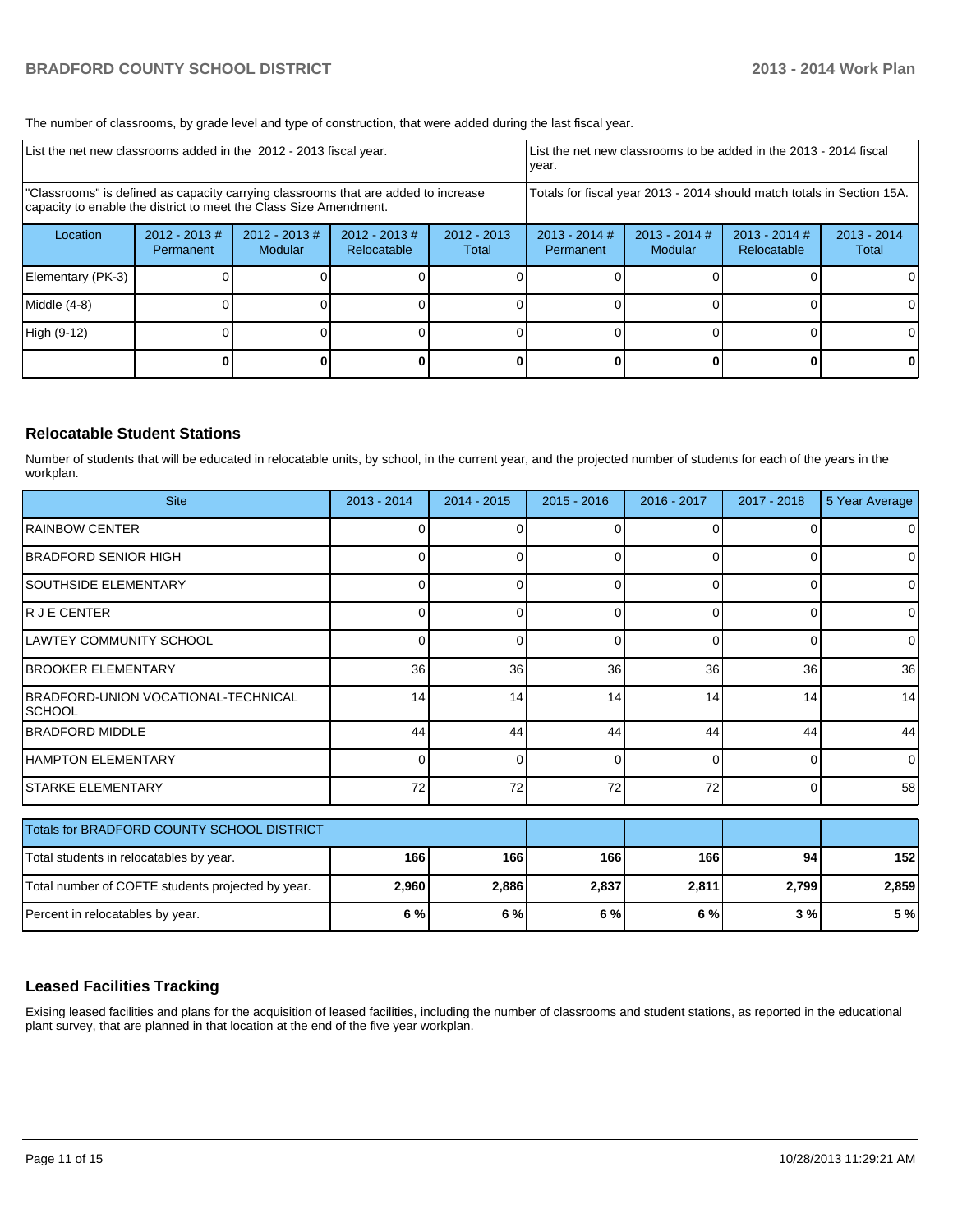## **BRADFORD COUNTY SCHOOL DISTRICT 2013 - 2014 Work Plan**

| Location                                       | # of Leased<br>Classrooms 2013 -<br>2014 | <b>FISH Student</b><br><b>Stations</b> | Owner               | # of Leased<br>Classrooms 2017 -<br>2018 | <b>FISH Student</b><br><b>Stations</b> |
|------------------------------------------------|------------------------------------------|----------------------------------------|---------------------|------------------------------------------|----------------------------------------|
| <b>BRADFORD SENIOR HIGH</b>                    |                                          |                                        |                     |                                          | 01                                     |
| ISOUTHSIDE ELEMENTARY                          | n                                        |                                        |                     | C                                        | 01                                     |
| R J E CENTER                                   | 0                                        | ∩                                      |                     | C                                        | $\Omega$                               |
| LAWTEY COMMUNITY SCHOOL                        | 0                                        | O                                      |                     |                                          | $\Omega$                               |
| <b>BROOKER ELEMENTARY</b>                      | 0                                        |                                        | 0 William Scottsman |                                          | 18 <sup>l</sup>                        |
| BRADFORD-UNION VOCATIONAL-TECHNICAL<br> SCHOOL | 0                                        |                                        |                     |                                          | $\overline{0}$                         |
| <b>IBRADFORD MIDDLE</b>                        | <sup>0</sup>                             | ∩                                      |                     | ∩                                        | $\overline{0}$                         |
| HAMPTON ELEMENTARY                             | 0                                        | U                                      |                     |                                          | $\Omega$                               |
| <b>STARKE ELEMENTARY</b>                       | 0                                        |                                        | 0 Royal             |                                          | 36                                     |
| <b>RAINBOW CENTER</b>                          | 0                                        |                                        |                     | ∩                                        | $\overline{0}$                         |
|                                                | 0                                        |                                        |                     | 3                                        | 54                                     |

## **Failed Standard Relocatable Tracking**

Relocatable units currently reported by school, from FISH, and the number of relocatable units identified as 'Failed Standards'.

Nothing reported for this section.

## **Planning**

#### **Class Size Reduction Planning**

**Plans approved by the school board that reduce the need for permanent student stations such as acceptable school capacity levels, redistricting, busing, year-round schools, charter schools, magnet schools, public-private partnerships, multitrack scheduling, grade level organization, block scheduling, or other alternatives.**

Immediate plans have not been developed due to negative growth projections and declining projected COFTE for our District.

#### **School Closure Planning**

**Plans for the closure of any school, including plans for disposition of the facility or usage of facility space, and anticipated revenues.**

None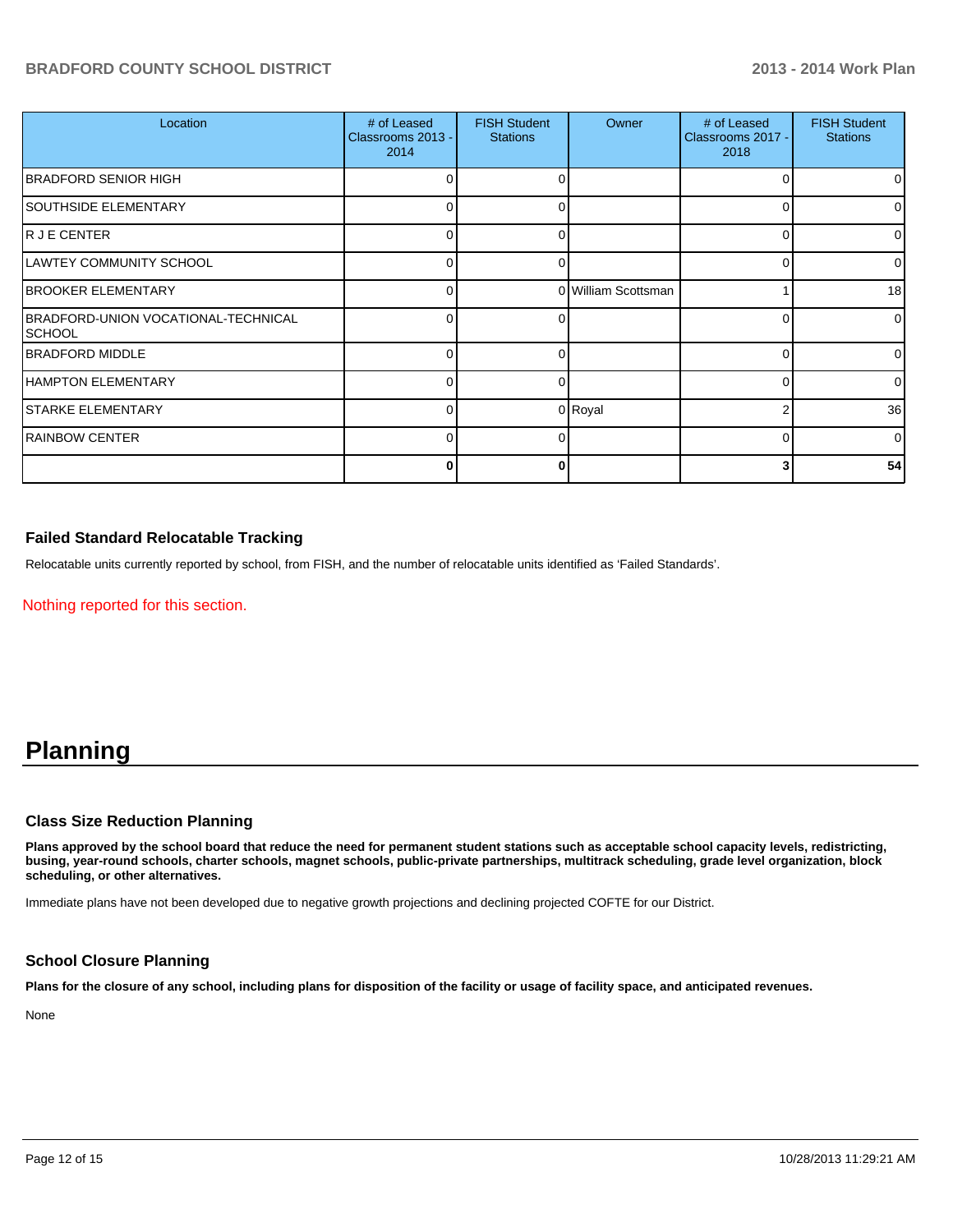# **Long Range Planning**

### **Ten-Year Maintenance**

District projects and locations regarding the projected need for major renovation, repair, and maintenance projects within the district in years 6-10 beyond the projects plans detailed in the five years covered by the work plan.

| Project                                 | 2017 - 2018 / 2022 - 2023<br><b>Projected Cost</b> |
|-----------------------------------------|----------------------------------------------------|
| Countywide Communications Infastructure | \$200,000                                          |
| Instructional Technology                | \$200,000                                          |
| Life safety                             | \$200,000                                          |
| HVAC upgrades                           | \$850,000                                          |
| Roofing                                 | \$1,500,000                                        |
| Flooring renovations                    | \$180,000                                          |
| General renovations                     | \$750,000                                          |
|                                         | \$3,880,000                                        |

## **Ten-Year Capacity**

Schedule of capital outlay projects projected to ensure the availability of satisfactory student stations for the projected student enrollment in K-12 programs for the future 5 years beyond the 5-year district facilities work program.

| Project                        | Location, Community, Quadrant or other<br>general location | 2017 - 2018 / 2022 - 2023<br><b>Projected Cost</b> |
|--------------------------------|------------------------------------------------------------|----------------------------------------------------|
| Remodel Buildings 2,6,7,8, & 9 | SouthSide Elementary                                       | \$2,500,000                                        |
| Remodel Buildings 2 & 6        | <b>Bradford Middle</b>                                     | \$3,000,000                                        |
|                                |                                                            | \$5,500,000                                        |

## **Ten-Year Planned Utilization**

Schedule of planned capital outlay projects identifying the standard grade groupings, capacities, and planned utilization rates of future educational facilities of the district for both permanent and relocatable facilities.

| <b>Grade Level Projections</b>   | <b>FISH</b><br><b>Student</b><br><b>Stations</b> | Actual 2012 -<br>2013 FISH<br>Capacity | Actual<br>$2012 -$<br>2013<br><b>COFTE</b> | <b>Utilization</b> | Actual 2012 - 2013   Actual 2013 - 2014 / 2022 - 2023 new<br>Student Capacity to be added/removed | 2023 COFTE | <b>I</b> Projected 2022 - <b>I</b> Projected 2022 -<br>2023 Utilization |
|----------------------------------|--------------------------------------------------|----------------------------------------|--------------------------------------------|--------------------|---------------------------------------------------------------------------------------------------|------------|-------------------------------------------------------------------------|
| Elementary - District<br>lTotals | 2.517                                            | 2.517                                  | .522.08                                    | 60.47 %            |                                                                                                   | 1.491      | 59.24 %                                                                 |
| Middle - District Totals         | 988                                              | 889                                    | 693.06                                     | 77.95 %            |                                                                                                   | 732        | 82.34 %                                                                 |
| High - District Totals           | 1.078                                            | 916                                    | 655.15                                     | 71.51 %            |                                                                                                   | 692        | 75.55 %                                                                 |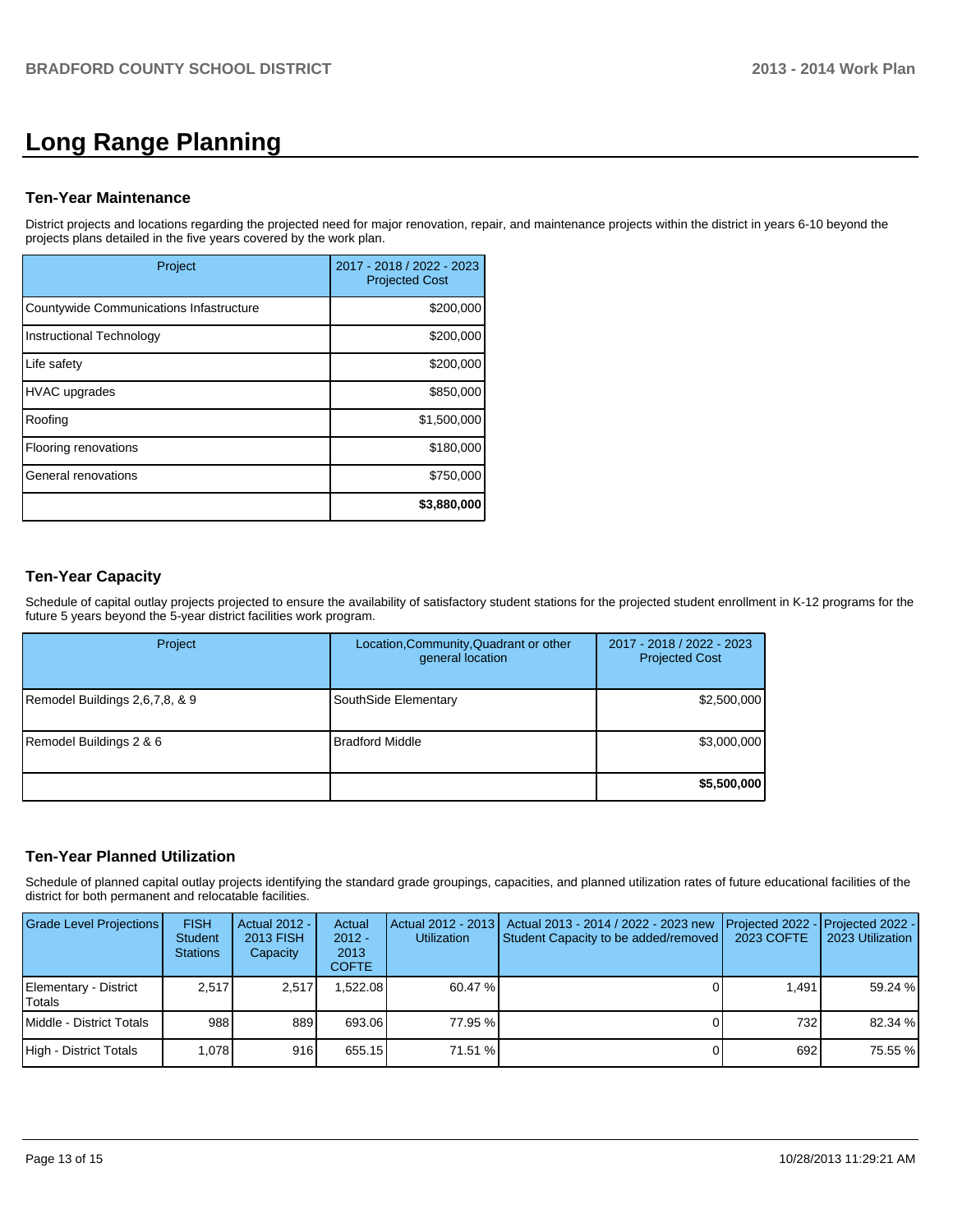| Other - ESE, etc | 491   | 499 <sup>I</sup> | 129.97   | 26.05 % | 01    | 0.00%   |
|------------------|-------|------------------|----------|---------|-------|---------|
|                  | 5,074 | 4,821            | 3,000.26 | 62.23%  | 2,915 | 60.46 % |

**Combination schools are included with the middle schools for student stations, capacity, COFTE and utilization purposes because these facilities all have a 90% utilization factor. Use this space to explain or define the grade groupings for combination schools.**

No comments to report.

#### **Ten-Year Infrastructure Planning**

**Proposed Location of Planned New, Remodeled, or New Additions to Facilities in 06 thru 10 out years (Section 28).**

Continual remodeling of Bradford Middle and SouthSide Elementary

Plans for closure of any school, including plans for disposition of the facility or usage of facility space, and anticipated revenues in the 06 thru 10 out **years (Section 29).**

None

#### **Twenty-Year Maintenance**

District projects and locations regarding the projected need for major renovation, repair, and maintenance projects within the district in years 11-20 beyond the projects plans detailed in the five years covered by the work plan.

| Project              | 2022 - 2023 / 2032 - 2033 Projected Cost |
|----------------------|------------------------------------------|
| Roofing replacement  | \$1,150,000                              |
| Flooring replacement | \$172,000                                |
| General renovations  | \$604,000                                |
| Life Safety          | \$143,000                                |
| <b>HVAC</b> upgrades | \$575,000                                |
|                      | \$2,644,000                              |

#### **Twenty-Year Capacity**

Schedule of capital outlay projects projected to ensure the availability of satisfactory student stations for the projected student enrollment in K-12 programs for the future 11-20 years beyond the 5-year district facilities work program.

| Project        | Location, Community, Quadrant or other<br>general location | 2022 - 2023 / 2032 - 2033<br><b>Projected Cost</b> |  |
|----------------|------------------------------------------------------------|----------------------------------------------------|--|
| New Elementary | Hampton/Brooker                                            | \$25,000,000                                       |  |